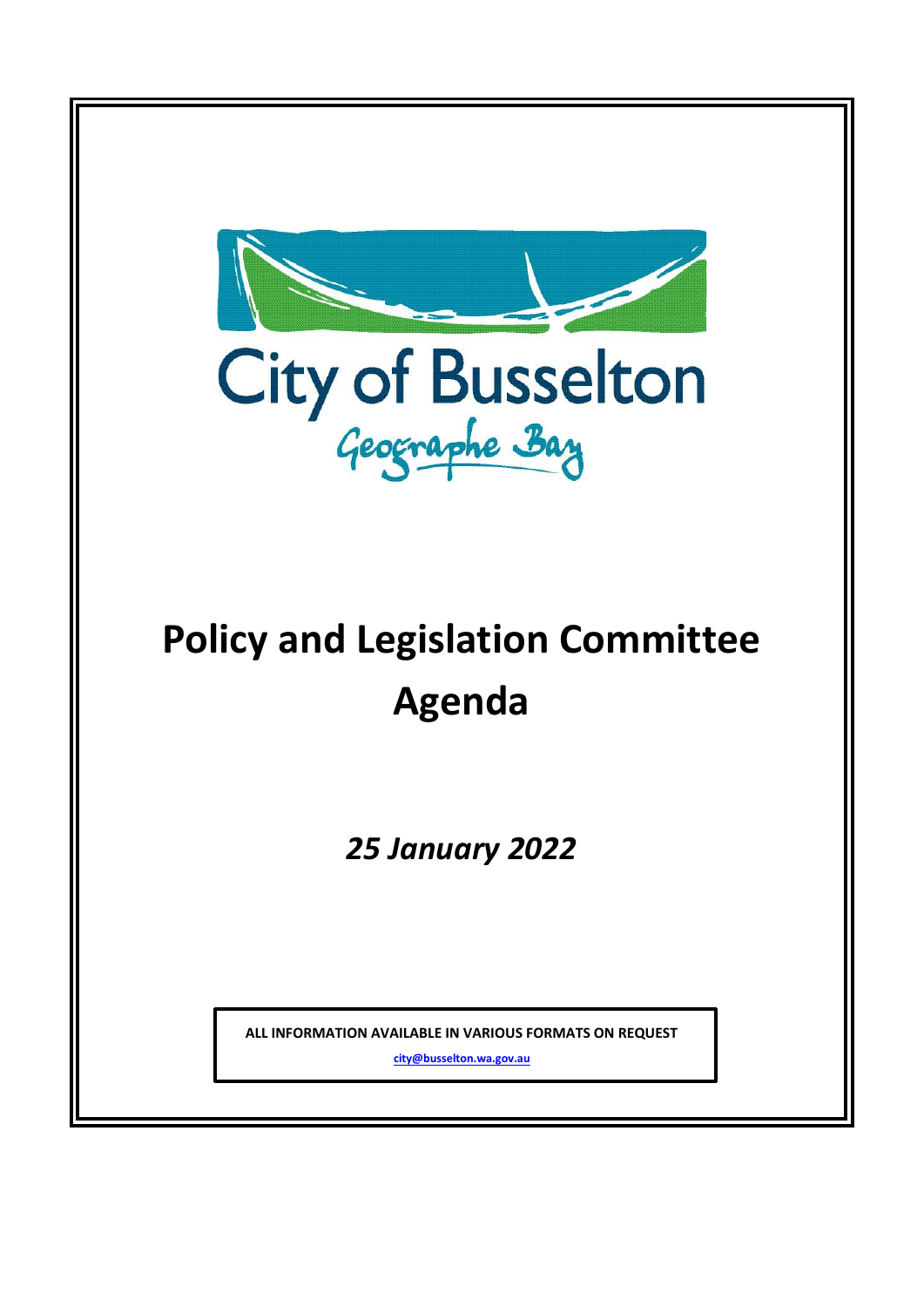## **CITY OF BUSSELTON**

### **MEETING NOTICE AND AGENDA – 25 JANUARY 2022**

### **TO: THE MAYOR AND COUNCILLORS**

**NOTICE** is given that a meeting of the Policy and Legislation Committee will be held in the Committee Room, Administration Building, Southern Drive, Busselton on Tuesday, 25 January 2022, commencing at 10.15am.

The attendance of Committee Members is respectfully requested.

#### **DISCLAIMER**

Statements or decisions made at Council meetings or briefings should not be relied on (or acted upon) by an applicant or any other person or entity until subsequent written notification has been given by or received from the City of Busselton. Without derogating from the generality of the above, approval of planning applications and building permits and acceptance of tenders and quotations will only become effective once written notice to that effect has been given to relevant parties. The City of Busselton expressly disclaims any liability for any loss arising from any person or body relying on any statement or decision made during a Council meeting or briefing.



**MIKE ARCHER**

### **CHIEF EXECUTIVE OFFICER**

21 January 2022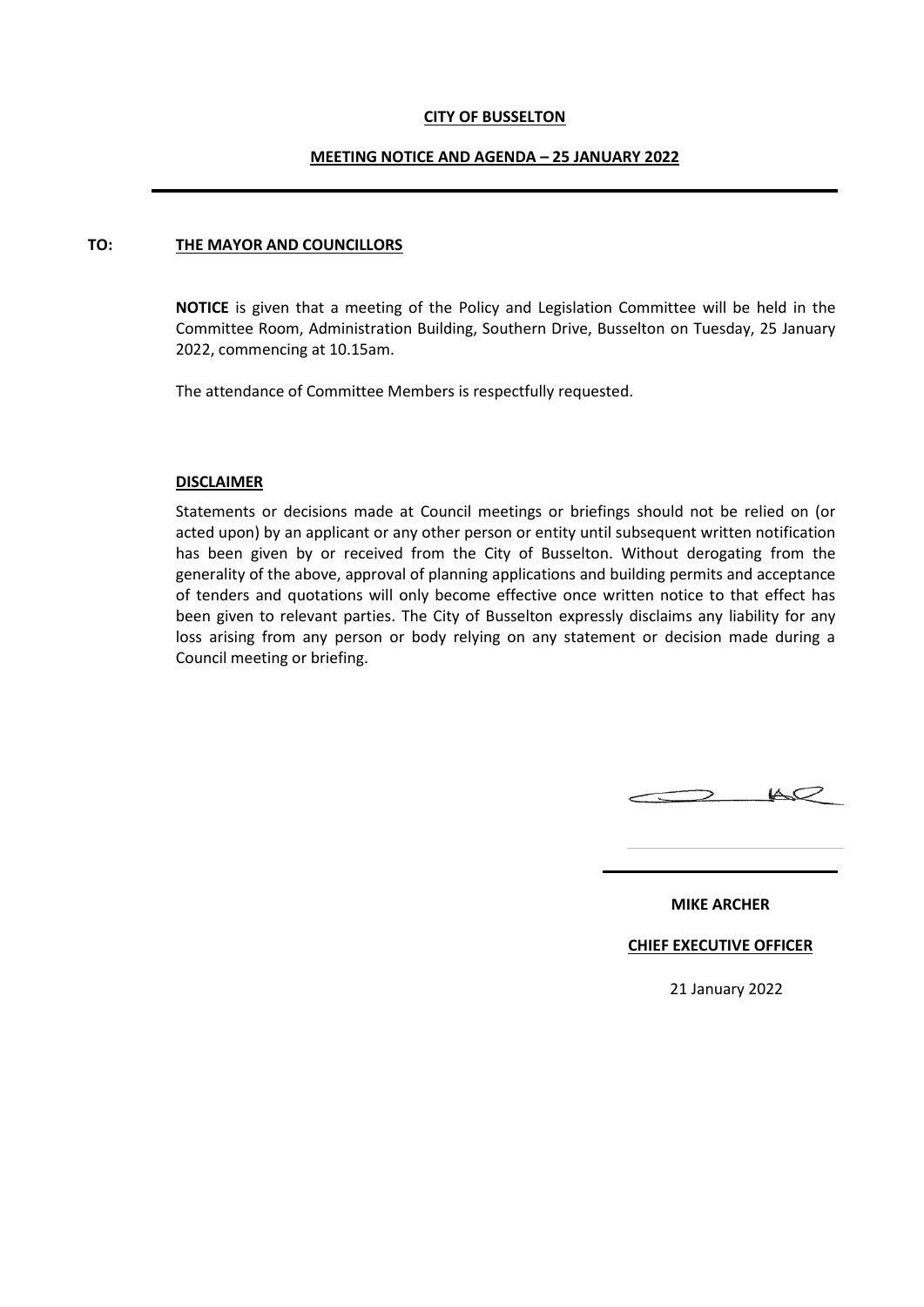## **CITY OF BUSSELTON**

## AGENDA FOR THE POLICY AND LEGISLATION COMMITTEE MEETING TO BE HELD ON 25 JANUARY 2022

## **TABLE OF CONTENTS**

| <b>ITEM NO.</b> |     | <b>SUBJECT</b>                                                          | <b>PAGE NO.</b> |
|-----------------|-----|-------------------------------------------------------------------------|-----------------|
| 1.              |     | DECLARATION OF OPENING, ACKNOWLEDGEMENT OF COUNTRY AND ANNOUNCEMENT     |                 |
| 2.              |     |                                                                         |                 |
| 3.              |     |                                                                         |                 |
| 4.              |     |                                                                         |                 |
| 5.              |     |                                                                         |                 |
|                 | 5.1 | Minutes of the Policy and Legislation Committee Meeting held 8 December |                 |
| 6.              |     |                                                                         |                 |
| 7.              |     |                                                                         |                 |
|                 | 7.1 |                                                                         |                 |
| 8.              |     |                                                                         |                 |
| 9.              |     |                                                                         |                 |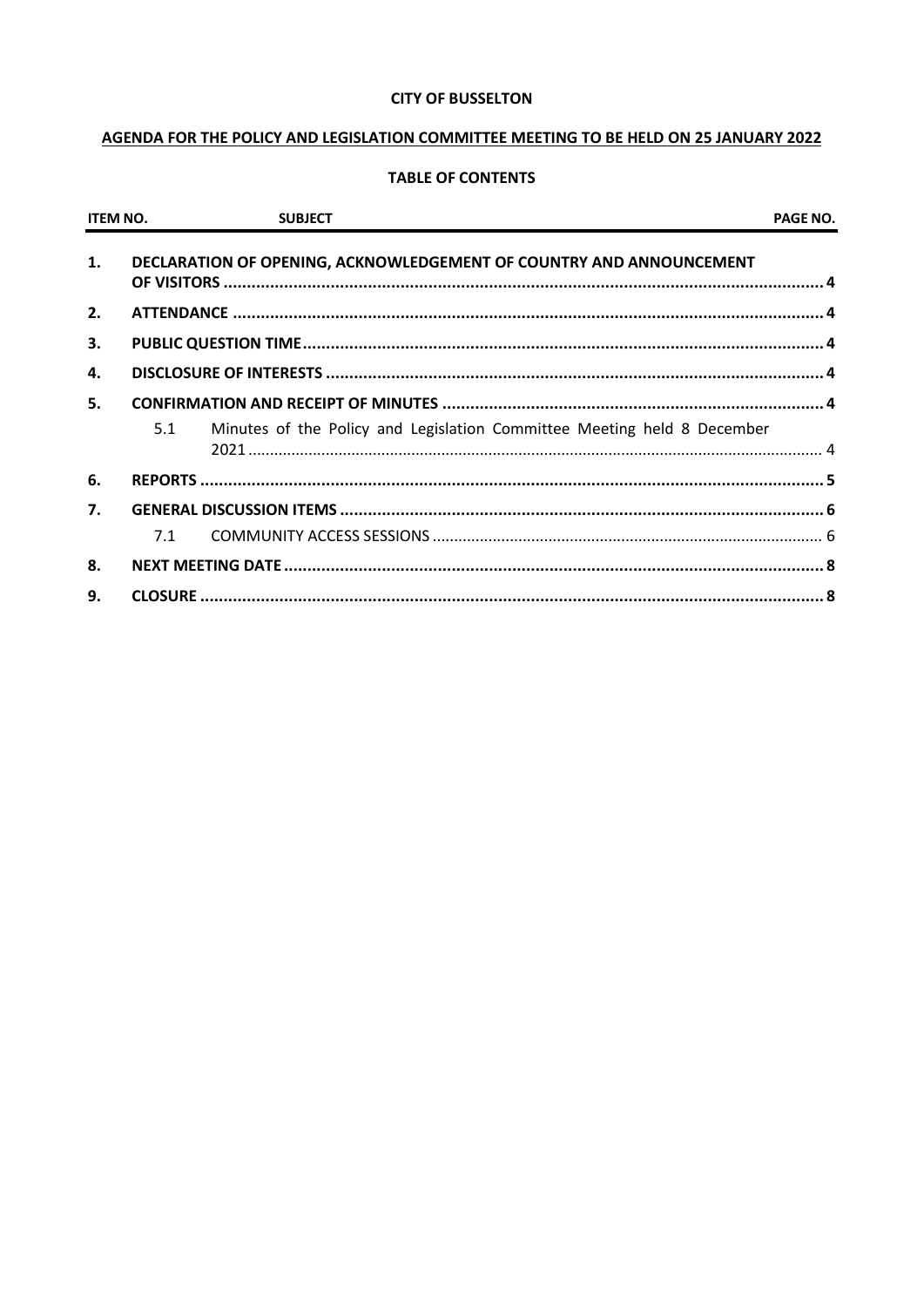## <span id="page-3-0"></span>**1. DECLARATION OF OPENING, ACKNOWLEDGEMENT OF COUNTRY AND ANNOUNCEMENT OF VISITORS**

<span id="page-3-1"></span>**2. ATTENDANCE** 

**Apologies**

- <span id="page-3-2"></span>**3. PUBLIC QUESTION TIME**
- <span id="page-3-3"></span>**4. DISCLOSURE OF INTERESTS**

## <span id="page-3-4"></span>**5. CONFIRMATION AND RECEIPT OF MINUTES**

<span id="page-3-5"></span>5.1 Minutes of the Policy and Legislation Committee Meeting held 8 December 2021

## **RECOMMENDATION**

That the Minutes of the Policy and Legislation Committee Meeting held 8 December 2021 be confirmed as a true and correct record.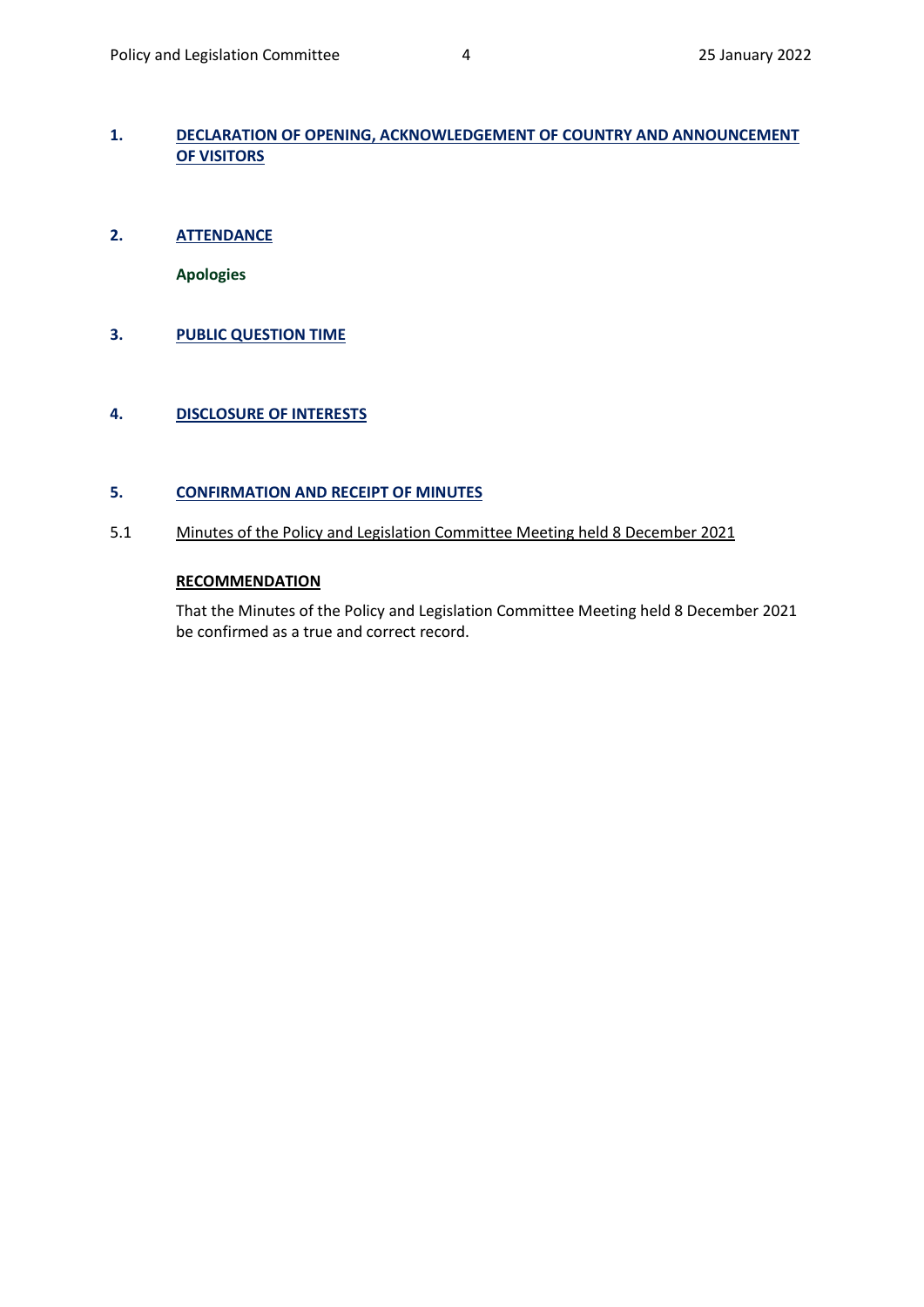# <span id="page-4-0"></span>**6. REPORTS**

Nil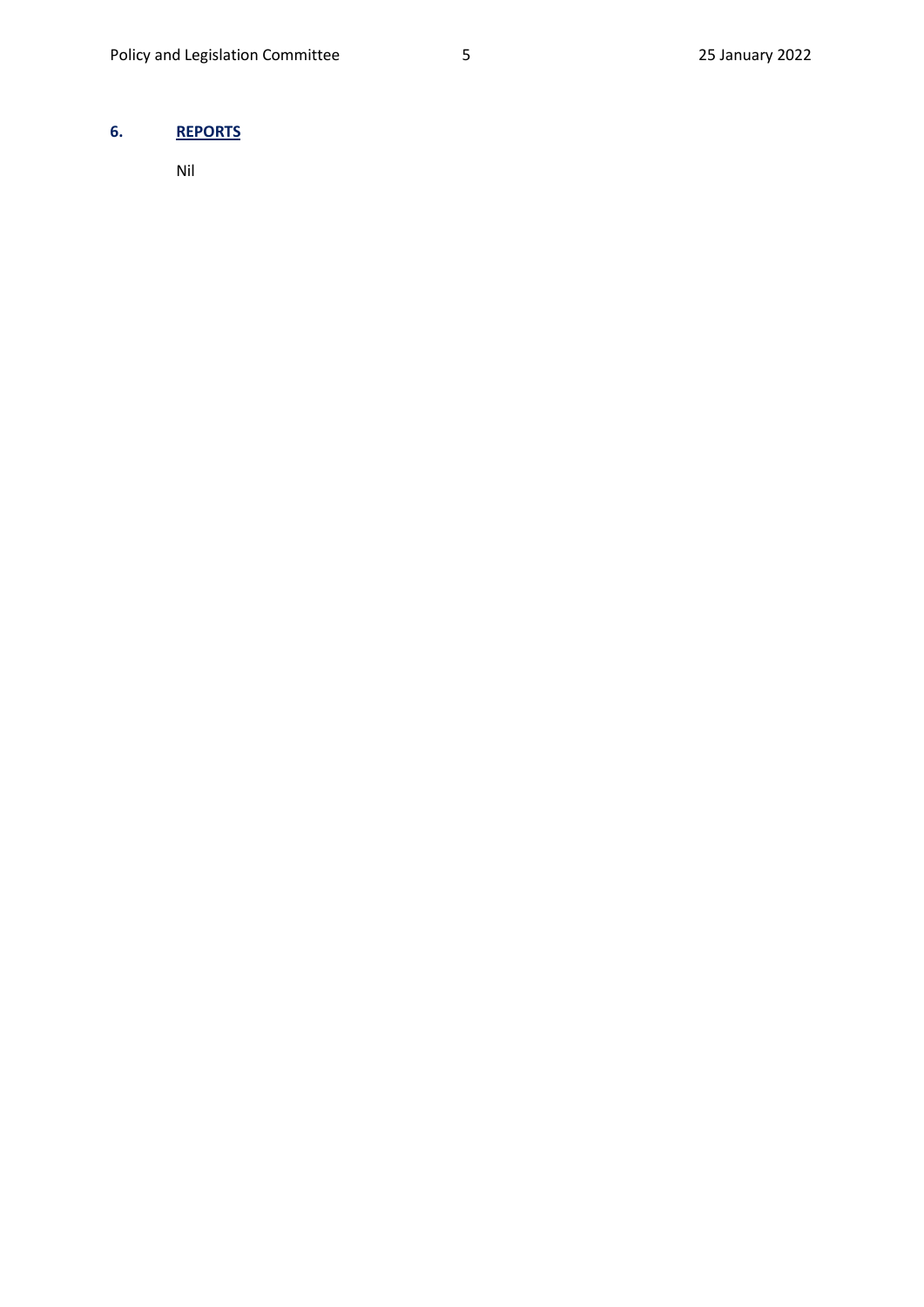## <span id="page-5-0"></span>**7. GENERAL DISCUSSION ITEMS**

### <span id="page-5-1"></span>7.1 COMMUNITY ACCESS SESSIONS

#### **OFFICER RECOMMENDATION**

That the Committee request the CEO to develop a policy in accordance with the outcomes of the discussion item.

#### **BACKGROUND**

With recent requests received from members of the public Councillors had indicated a preference for Community Access Session to be recorded (audio only) and a link to the recording added to the City's website.

Accordingly officers presented an amended Council policy: Recording and Livestreaming of Council Meetings and Community Access Sessions to the Policy and Legislation Committee at the meeting of 8 December 2021. The amendment incorporated suggested provisions around the audio recording of Community Access Sessions and the time that recordings of Council Meetings were to be made publicly available.

The Committee resolved not to adopt the proposed amended policy and instead to further consider the parameters and guidelines for Community Access Sessions prior to deciding on the recording; and for the CEO bring information forward as a general discussion item at a future Policy and Legislation Committee meeting.

The City has a current policy - Meetings Information Sessions and Decision-making Processes - which touches on Community Access Sessions. It is proposed that this policy is updated dependent on discussions and Committee direction.

### **OFFICER COMMENT**

The City utilises a range of mechanisms to ensure Councillors can make informed decisions including workshops, agenda briefing sessions, briefing sessions, and Community Access Sessions (CAS), in addition to its formal Council and committee meetings.

The purpose of CAS specifically is to provide an informal opportunity for the public to present to, or ask questions of Council. It is not a forum for debate and decisions are not made at CAS. Statements made at CAS should also not be relied upon as being a position of Council. Councillors and officers do not generally have notice of the matters to be raised and the public need to be aware that information given at CAS should not be relied upon without verification.

With Council's strategic direction to facilitate increased community engagement, interest in attending CAS and Ordinary Meetings of Council, particularly for Public Question Time, has increased in recent months. Officers recommend that prior to considering whether the recording of CAS is appropriate, Council should adopt a policy position that outlines the purpose, principles and management of CAS.

CAS currently provides opportunity for general exchange of information and new ideas between Council and members of the public. CAS also provides an opportunity for community members with an interest in a matter before Council and who do not qualify as a party with an interest under the City's Standing Orders to present to Council.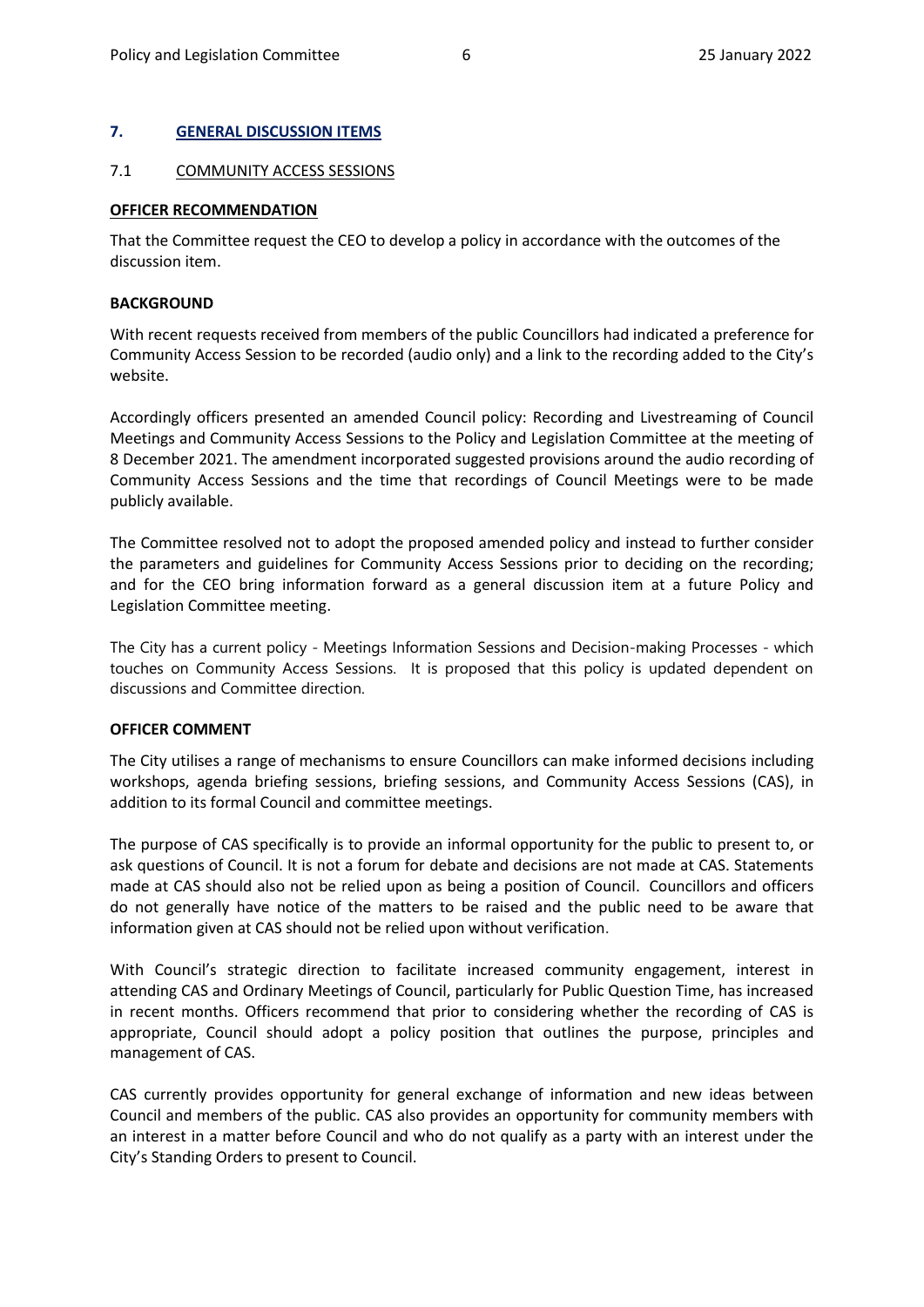Officers suggest that further clarity could be provided around the differences between Ordinary Meetings of Council and CAS in this respect and an order of priority provided at CAS between general matters and matters before Council.

While CAS do not involved debate or decision, it is important that they are conducted in a way that is consistent with the intent of the Local Government Act in relation to the conduct of business. A policy should also set out the framework for the conduct of CAS.

A policy could include the following:

- *The City's Standing Orders will be followed, with all matters directed through the Presiding Member.*
- *There will be no debate on any matter;*
- *No decisions will be made at a CAS and no reliance on statements made as a decision;*
- *Community members wishing to speak to items that are listed on a Council Agenda are encouraged to use Public Question Time or Presentations by Parties with an Interest, if applicable, during an Ordinary Meeting of Council and will be heard after general matters at CAS;*
- *A record of issues raised at CAS will be kept by the City for a period of 12 months;*
- *When addressing Council at a Community Access Session, speakers must comply with relevant provisions of the City of Busselton Standing Orders Local Law and the City's Behaviour Protocols.*
- *Speakers must show respect at all times to Councillors and employees and must not make adverse reflections on the character or conduct of a Councillors or employee;*
- *The Presiding Member may request a speaker to refrain from any inappropriate behaviour and to withdraw inappropriate comments. Where a speaker fails to comply, the Presiding Member may immediately require the person to stop speaking and further to leave the CAS.*
- *The Presiding Member may refuse further requests from that person to speak at Community Access Session for such a period as the Presiding Member considers appropriate.*

Officers have reviewed several example policies from other local governments, and along with the Department Guideline and WALGA policies, these are provided to Committee members under separate cover, along with the current Meetings Information Sessions and Decisionmaking Processes Council policy and a suggested revision of that policy. This is provided as a starting point for discussions and not as a policy for Committee endorsement.